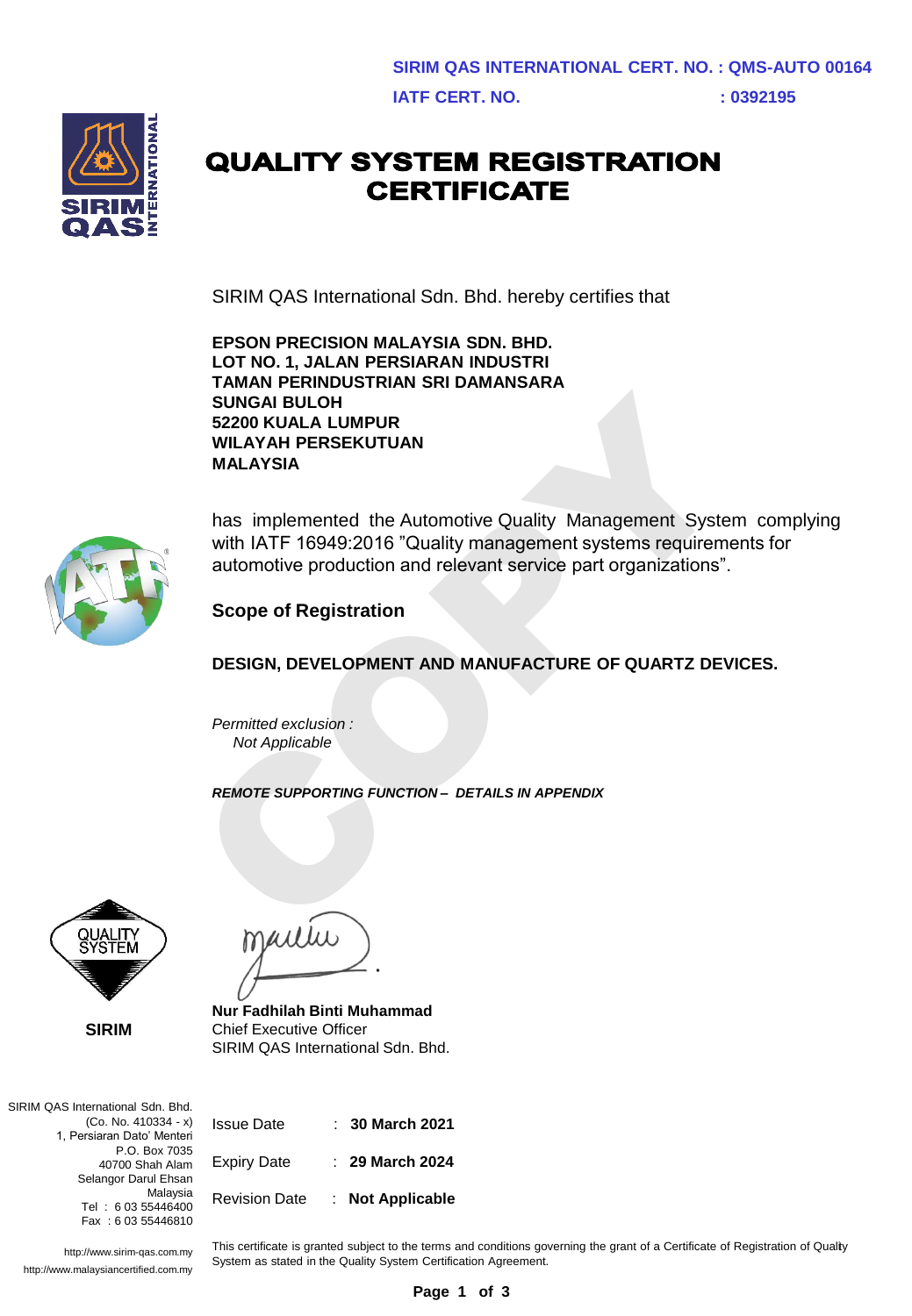



## **APPENDIX**

Details of remote supporting functions :

**1. SEIKO EPSON CORPORATION INA PLANT 8548, NAKAMINOWA,MINOWA-MACHI KAMIINA-GUN, NAGANO 399-4696 JAPAN**

> **PROCESS ACTIVITIES : PRODUCT DESIGN, PROCESS DESIGN, ENGINEERING, PURCHASING, LABORATORY, WAREHOUSING AND CUSTOMER SERVICE**

**2. SEIKO EPSON CORPORATION TOKYO OFFICE 29TH FLOOR SHINJUKU MIRAINA TOWER 4-1-6 SHINJUKU, SHINJUKU-KU TOKYO, 160-8801 JAPAN** 8548, NAKAMINOWA,MINOWA-MACHI<br>
KAMINA-GUN, NAGANO 399-4696<br>
JAPAN<br>
PROCESS ACTIVITIES :<br>
PRODUCT DESIGN, PROCESS DESIGN, ENGINEERING,<br>
PURCHASING, LABORATORY, WAREHOUSING AND CUS<br>
SERVICE<br>
2. SEIKO EPSON CORPORATION TOKYO

**PROCESS ACTIVITIES: MARKETING AND SALES**

**3. EPSON EUROPE ELECTRONICS GmbH RIESSTRASSE 15, 80992 MUNICH GERMANY**

> **PROCESS ACTIVITIES: SALES, MARKETING AND WAREHOUSING**

**4. EPSON AMERICA INC. CARSON WAREHOUSE 1650 GLENN CURTISS STREET CARSON CA, 90746, UNITES STATES**

> **PROCESS ACTIVITIES: SALES, MARKETING AND WAREHOUSING**

SIRIM QAS International Sdn. Bhd. (Co. No. 410334 - x) P.O. Box 7035 Selangor Darul Ehsan Fax : 6 03 55446810

**SIRIM**

1, Persiaran Dato' Menteri 40700 Shah Alam Malaysia Tel : 6 03 55446400

Issue Date : **30 March 2021** Expiry Date : **29 March 2024** Revision Date : **Not Applicable**

System as stated in the Quality System Certification Agreement

http://www.sirim-qas.com.my http://www.malaysiancertified.com.my This certificate is granted subject to the terms and conditions governing the grant of a Certificate of Registration of Quality